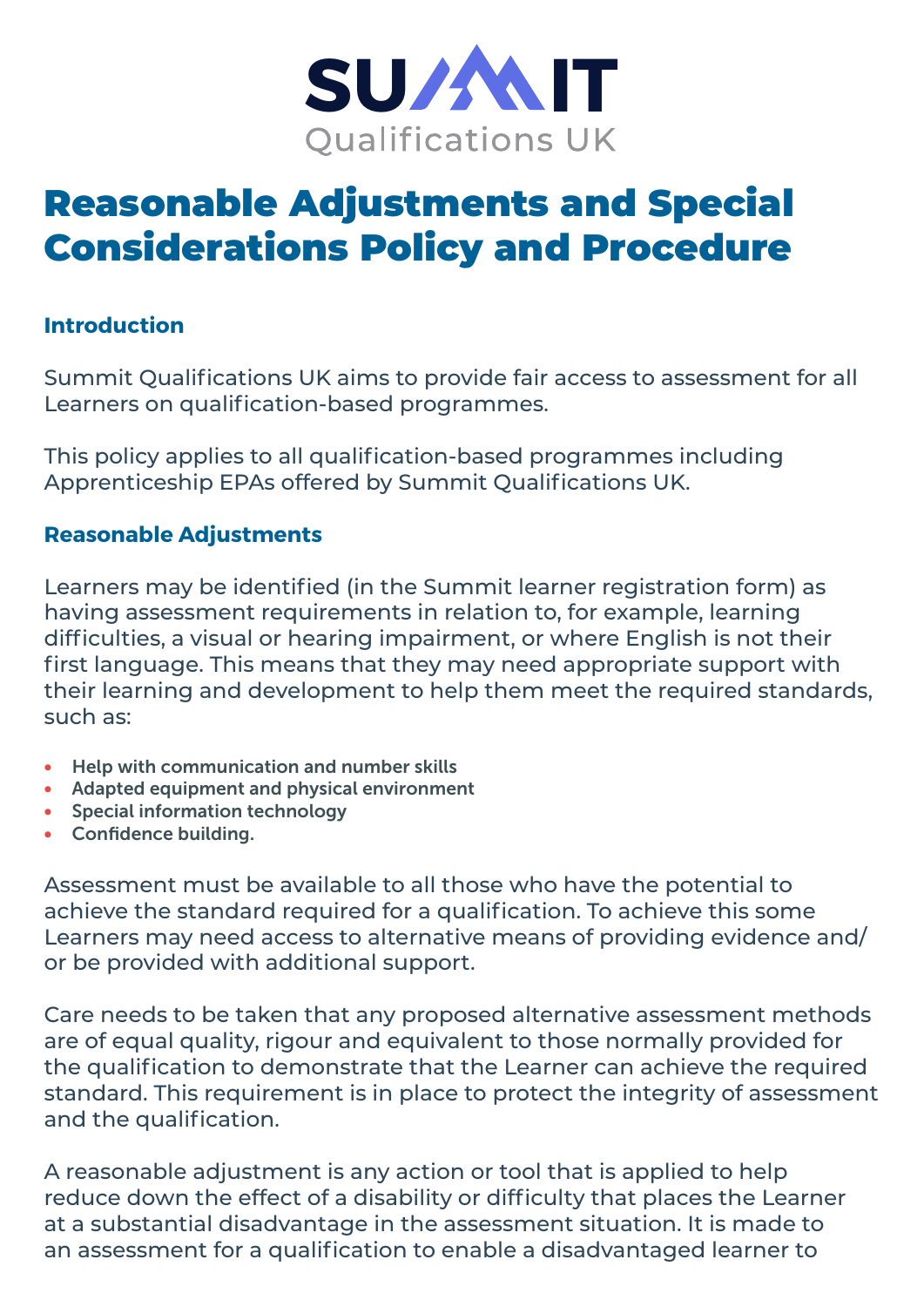

demonstrate their knowledge, skills and understanding at the level of attainment required by the specification for that qualification.

Reasonable adjustments will not be approved where they:

- Involve unreasonable costs
- Involve unreasonable time-frames
- • Affect the security or integrity of the assessment

This is due to the adjustment not being considered 'reasonable'.

Summit Qualifications UK approve of the following reasonable adiustments, as standard:

- • Use of coloured overlays for dyslexic Learners
- • Use of a word processor for written work
- • Additional time
- • Braille or modified papers
- Use of a reader or scribe.

### **Centre Responsibilities in applying for reasonable adjustments**

Centres must always check the qualification specification and associated assessment guidance for any minimum standards that must be met on assessment. Centre staff must be aware that sometimes Learners may not be able to meet the criteria for some qualifications, where an adjustment is dis-allowed.

Centres must take all reasonable steps to identify and support any special assessment needs well before the Learner takes an assessment.

The Centre must apply to Summit Qualifications UK for a reasonable adjustment for a Learner using the simple online Summit application form at least 30 working days before the assessment, or longer where the Centre wishes Summit Qualifications UK to supply a braille or a modified version of a paper, for example. In making this application the Centre will need to provide supporting evidence (uploaded to the online Summit application form) of the Learner's disability or difficulty, this evidence may be a report or letter from an appropriate professional such as a medical doctor, optometrist, educational psychologist or someone who holds a special needs teacher qualification or specialist teacher. It is recommended that the Centre speaks to Summit Qualifications UK in advance to discuss what they need to submit.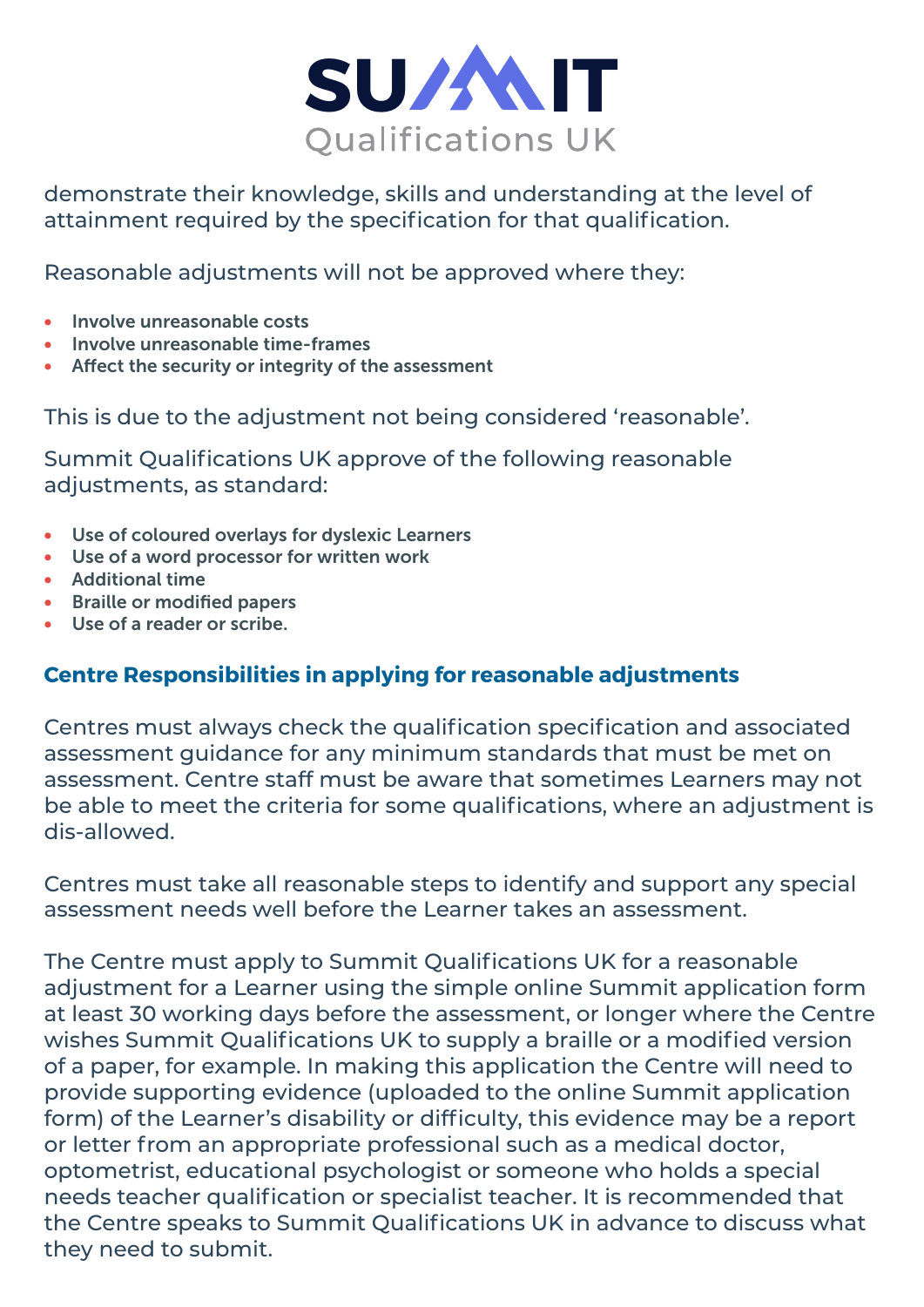

Summit Qualifications UK will acknowledge applications within 5 working days and provide a decision or request for further information within 15 working days of the date of the acknowledgment. If additional information is requested by Summit Qualifications UK its decision will be 15 days after receipt of satisfactory information.

Please use the online Summit Reasonable Adjustments application form to seek approval. Centres must also ensure that the Learner is involved in and agrees to the application and sharing of their information.

### **Special Consideration**

A special consideration is a change to a Learner's assessment outcome, mark or grade that is made as a result of the Learner experiencing temporary injury, illness, health or a well- being problem at the time of the assessment.

Examples of special considerations:

- Interruption during assessment e.g., fire alarm, unauthorised third person entering examination room
- • Terminal illness
- Recent bereavement of member of immediate family
- Incapacity
- • Recent traumatic experience
- Flare up of severe congenital illness such as epilepsy, diabetes or asthma.

## **Centre Responsibilities in applying for special considerations**

Summit Qualifications UK will look at each special consideration application on its own merits. The application will require written evidence in support of the application, for example provided by a medical doctor or consultant. Please use the simple online Summit Reasonable Adjustments & Special Considerations application form to apply for a special consideration.

Applications for special consideration must be made within 5 days of the assessment having taken place. Summit Qualifications UK will acknowledge applications within 5 working days and provide a decision or request for further information within 15 working days of the date of the acknowledgment. If additional information is requested by Summit Qualifications UK its decision will be 15 days after receipt of satisfactory information.